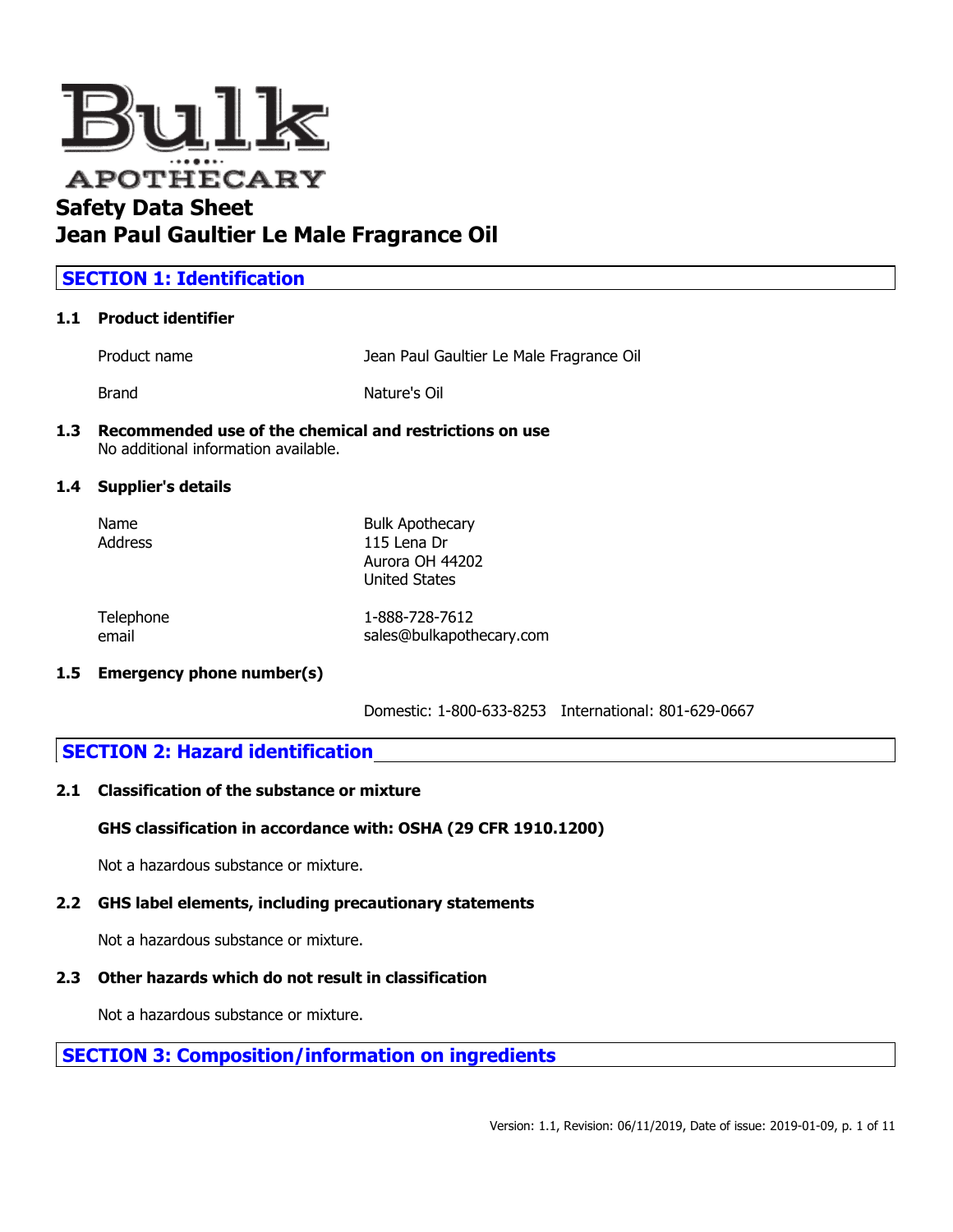## **3.2 Mixtures**

### **Hazardous components**

## **1. Ethanone, 1-(1,2,3,4,5,6,7,8-octahydro-2,3,8,8-tetramethyl-2-naphthalenyl)-**

Concentration 10 - 25 % (weight) CAS no. 54464-57-2

- Skin Irrit. 2, H315 Skin Sens. 1B, H317

## **2. Ethanone, 1-(5,6,7,8-tetrahydro-3,5,5,6,8,8-hexamethyl-2-naphthalenyl)-**

Concentration 10 - 25 % (weight) CAS no. 1506-02-1

- Acute toxicity, Cat. 4302

## **3. 7-Octen-2-ol, 2,6-dimethyl-**

CAS no. 18479-58-8

Concentration 5 - 10 % (weight)

- Flam. Liq. 4, H227 Skin Irrit. 2, H315 Eye Irrit. 2, H319

## **4. 2-(4-tert-Butylbenzyl)propionaldehyde**

Concentration 5 - 10 % (weight) EC no. 201-289-8 CAS no. 80-54-6

- Acute toxicity

# **5. Linalool**

EC no. 201-134-4 CAS no. 78-70-6

Concentration 1 - 5 % (weight)

- Flam. Liq. 4, H227 Skin Irrit. 2, H315 Eye Irrit. 2, H319 Skin Sens. 1, H317

# **6. Linalyl acetate**

EC no. 204-116-4 CAS no. 115-95-7

Concentration 1 - 5 % (weight)

- Flam. Liq. 4, H227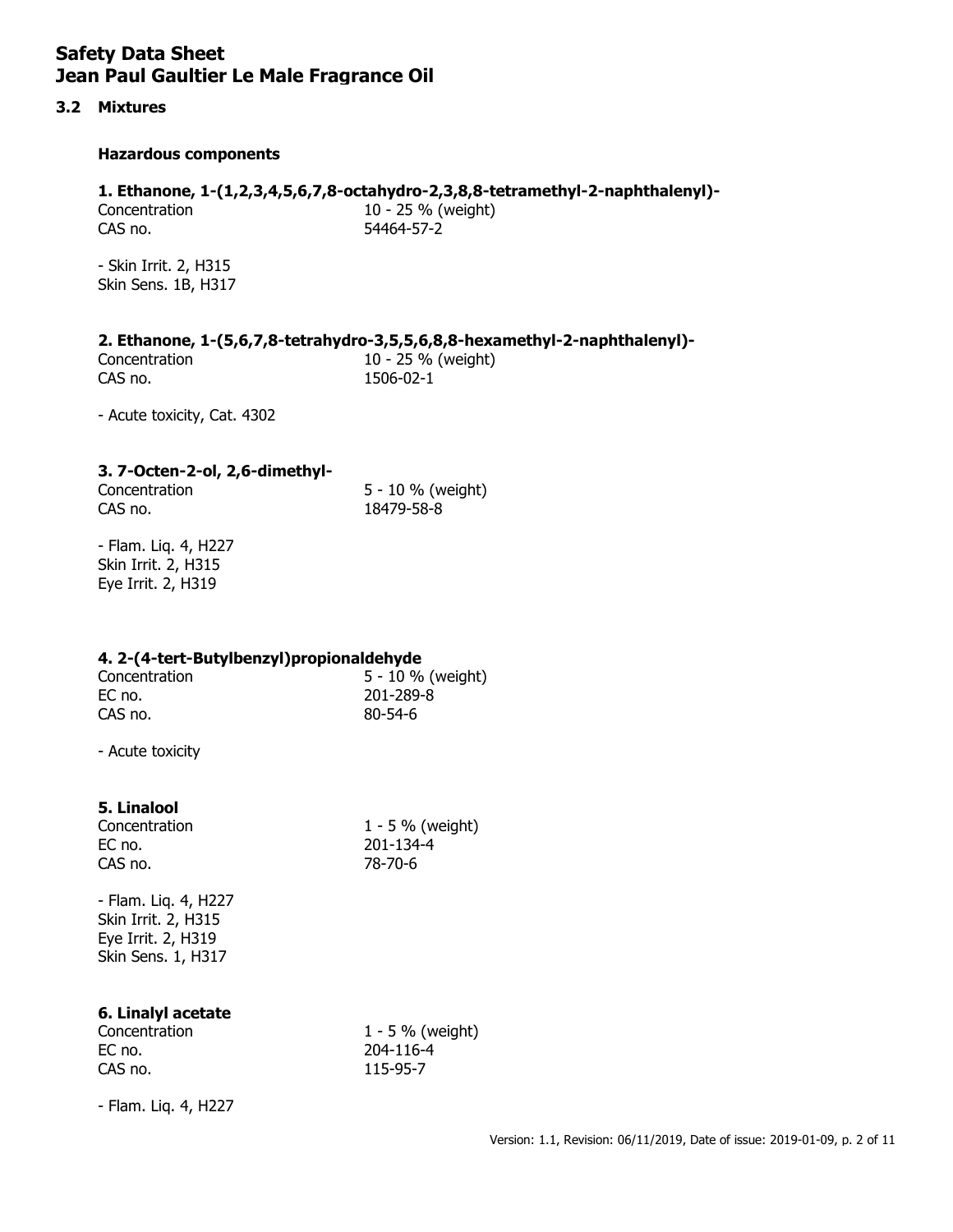Skin Irrit. 2, H315 Eye Irrit. 2, H319 Skin Sens. 1, H317

### **7. Coumarin**

| Concentration | $1 - 5 \%$ (weight) |
|---------------|---------------------|
| EC no.        | 202-086-7           |
| CAS no.       | $91 - 64 - 5$       |

- Acute toxicity, Cat. 43021317

### **8. 3-Buten-2-one, 3-methyl-4-(2,6,6-trimethyl-2-cyclohexen-1-yl)-**

EC no. 204-846-3 CAS no. 127-51-5

Concentration 1 - 5 % (weight)

- Skin Irrit. 2, H315 Eye Irrit. 2B, H320 Skin Sens. 1B, H317

#### **9. Citrus aurantium bergamia fruit extract**

| Concentration | $0.1 - 1 \%$ (weight) |
|---------------|-----------------------|
| CAS no.       | 89957-91-5            |

- Flam. Liq. 3, H226 Skin Irrit. 2, H315 Eye Irrit. 2A, H319 Skin Sens. 1, H317 Asp. Tox. 1, H304

### **10. Oils, cardamom**

CAS no. 8000-66-6

Concentration 0.1 - 1 % (weight)

- Flam. Liq. 4, H227 Skin Irrit. 2, H315 Eye Irrit. 2A, H319 Skin Sens. 1, H317 Asp. Tox. 1, H304

# **11. GERANYL ACETATE**

CAS no. 105-87-3

Concentration 0.1 - 1 % (weight)

# **SECTION 4: First-aid measures**

# **4.1 Description of necessary first-aid measures**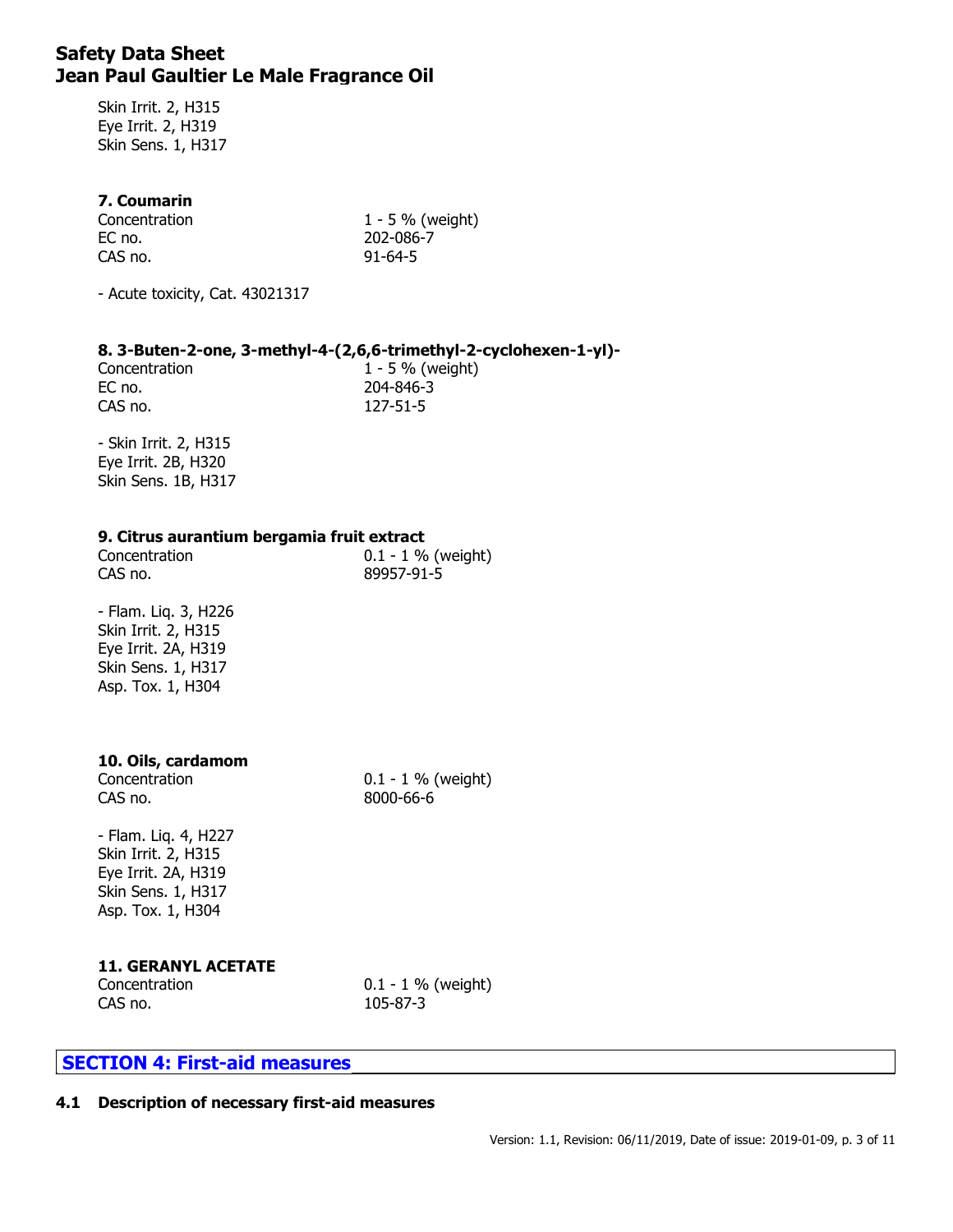| General advice          | Never give anything by mouth to an unconscious person. If exposed,<br>concerned, or you feel unwell, seek medical advice. Show the label or this<br>safety data sheet to the doctor in attendance. |
|-------------------------|----------------------------------------------------------------------------------------------------------------------------------------------------------------------------------------------------|
| If inhaled              | Remove person to fresh air and keep comfortable for breathing. If<br>experiencing respiratory symptoms: Call a poison center or a doctor.                                                          |
| In case of skin contact | Wash skin with plenty of water. Take off contaminated clothing. If skin<br>irritation or rash occurs: Get medical advice/attention.                                                                |
| In case of eye contact  | Rinse cautiously with water for at least 15 minutes. Remove contact lenses,<br>if present and easy to do. Continue rinsing. If eye irritation persists: Get<br>medical attention/advice.           |
| If swallowed            | Call a poison center or doctor if you feel unwell.                                                                                                                                                 |

# **4.2 Most important symptoms/effects, acute and delayed**

Inhalation: May cause breathing problems Skin Contact: Irritation. May cause allergic skin reaction Eye Contact: Eye irritation Ingestion: May be harmful or fatal

**4.3 Indication of immediate medical attention and special treatment needed, if necessary** Treat symptomatically.

# **SECTION 5: Fire-fighting measures**

# **5.1 Suitable extinguishing media**

Water spray. Dry powder. Foam. Carbon dioxide.

### **5.2 Specific hazards arising from the chemical** Upon combustion may produce oxides of carbon, smoke, and fumes. Burning fumes may be acrid.

## **5.3 Special protective actions for fire-fighters**

Wear self-contained breathing apparatus for firefighting. Wear protective clothing and gear to prevent contact with skin and eyes.

## **Further information**

Use water spray to cool unopened containers.

# **SECTION 6: Accidental release measures**

# **6.1 Personal precautions, protective equipment and emergency procedures**

Ventilate spillage area. No open flames, no sparks, and no smoking. Avoid contact with skin and eyes. Avoid breathing dust/fume/gas/mist/vapors/spray.

Emergency responders: Do not attempt to take action without suitable protective equipment. For further information refer to section 8: "Exposure controls/personal protection".

# **6.2 Environmental precautions**

Should not be released into the environment.

# **6.3 Methods and materials for containment and cleaning up**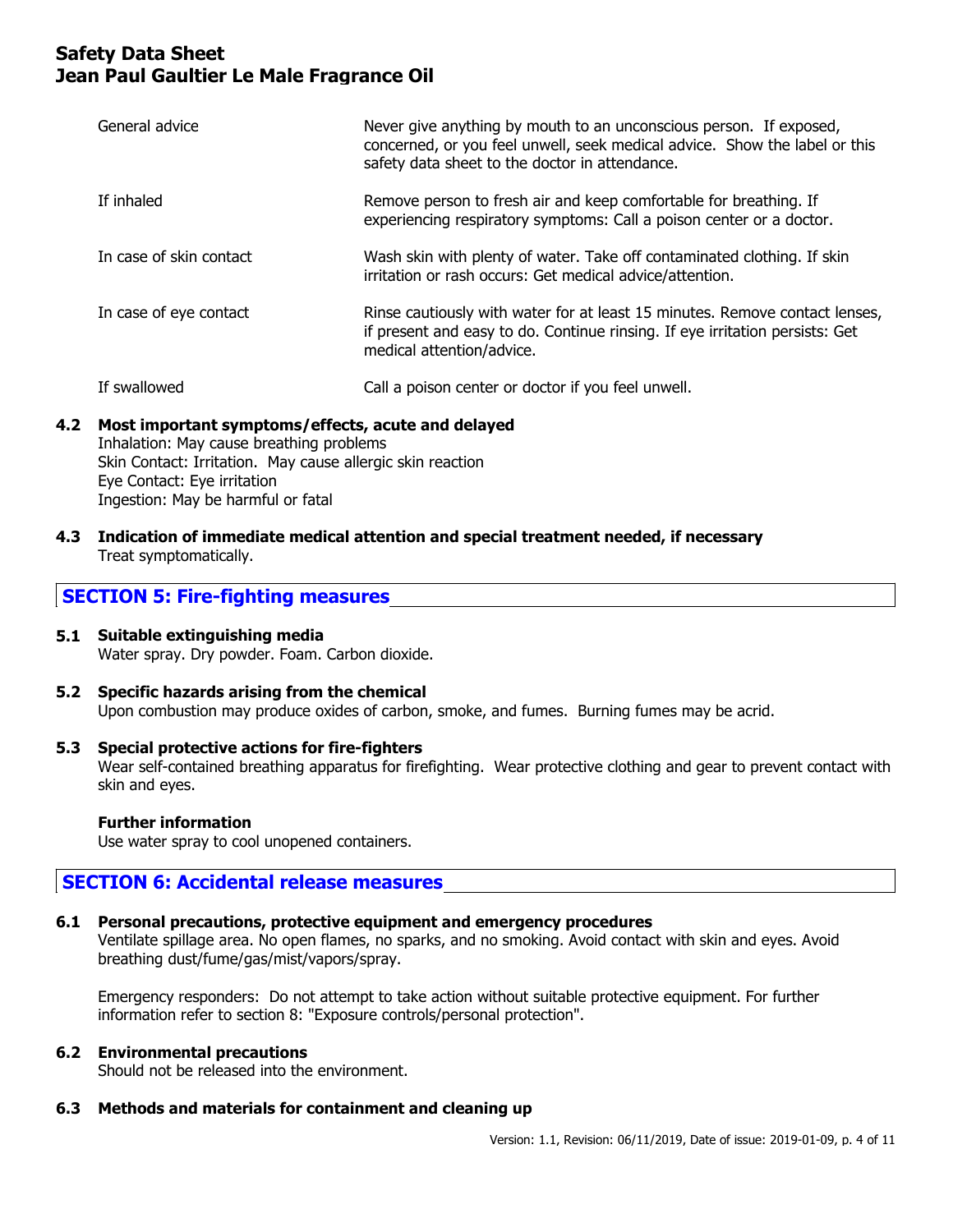Soak up liquid spill into absorbent material. Notify authorities if product enters sewers or public waters. Dispose of materials or solid residues at an authorized site

## **Reference to other sections**

For disposal see section 13.

## **SECTION 7: Handling and storage**

#### **7.1 Precautions for safe handling**

Ensure good ventilation of the work station. Keep away from heat, hot surfaces, sparks, open flames and other ignition sources. No smoking. Wear personal protective equipment. Obtain special instructions before use. Do not handle until all safety precautions have been read and understood. Do not breathe dust, fumes, gas, mist, vapors, and/or spray. Avoid contact with skin and eyes.

Hygiene measures : Separate working clothes from town clothes. Launder separately. Wash contaminated clothing before reuse. Contaminated work clothing should not be allowed out of the workplace. Do not eat, drink or smoke when using this product. Always wash hands after handling the product.

### **7.2 Conditions for safe storage, including any incompatibilities**

Store locked up in a cool, dry, and well ventilated place. Keep container tightly closed. Store away from direct sunlight and ignition sources.

### **Specific end use(s)**

Apart from the uses mentioned in section 1.2 no other specific uses are stipulated

# **SECTION 8: Exposure controls/personal protection**

#### **8.2 Appropriate engineering controls**

Ensure Good Ventilation of the work station. Handle material in accordance with good industrial hygiene and safety practices. Avoid release into the environment.

## **8.3 Individual protection measures, such as personal protective equipment (PPE)**

#### **Pictograms**



#### **Eye/face protection**

Wear chemical goggles or safety glasses.

#### **Skin protection**

Wear protective gloves.

#### **Body protection**

Wear appropriate clothing to prevent any possibility of skin contact. Wear apron or protective clothing in case of contact.

# **Respiratory protection**

Wear respiratory protection.

**Thermal hazards** No data available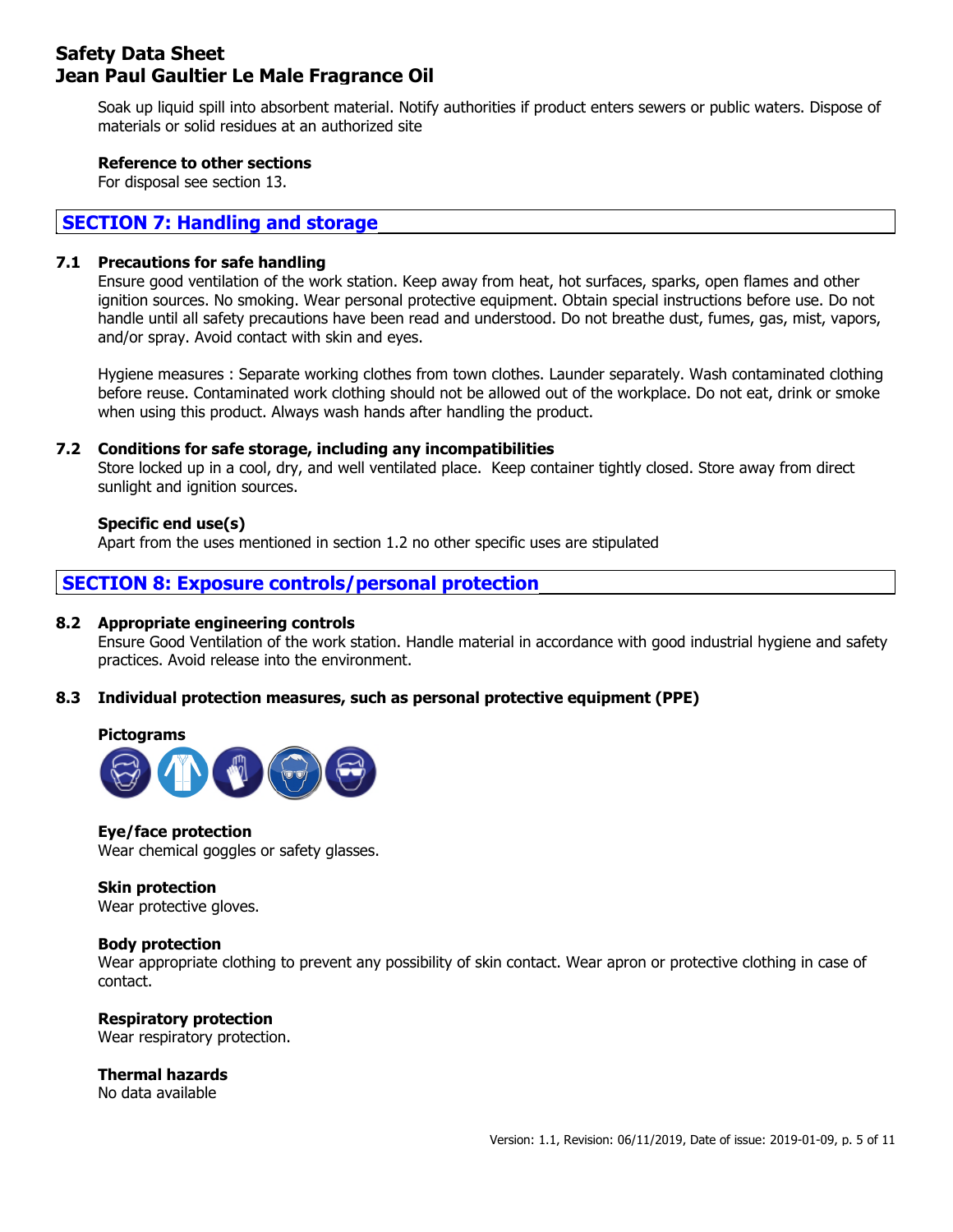#### **Environmental exposure controls**

Prevent further leakage or spillage if safe to do so. Do not let product enter drains. Discharge into the environment must be avoided.

# **SECTION 9: Physical and chemical properties**

## **Information on basic physical and chemical properties**

Appearance/form (physical state, color, etc.) Liquid; Colorless to pale yellow Odor Characteristic; Matching retainer sample pH No data available Melting point/freezing point No data available Initial boiling point and boiling range No data available Flash point 99 °C Evaporation rate and the No data available Flammability (solid, gas) No data available Upper/lower flammability limits No data available Upper/lower explosive limits No data available Vapor pressure and a settle and a variable non-Vapor density No data available Relative density 0.953 (0.943 - 0.963) Solubility(ies) and the soluble soluble soluble soluble and the soluble soluble soluble Partition coefficient: n-octanol/water No data available Auto-ignition temperature No data available Decomposition temperature No data available Viscosity **No data available** No data available Explosive properties No data available Oxidizing properties No data available

No data available

## **Other safety information**

Refractive index 1.495 (1.485 - 1.505)

# **SECTION 10: Stability and reactivity**

#### **10.1 Reactivity**

None under normal use conditions.

## **10.2 Chemical stability**

Stable under recommended use, transport, and storage conditions.

## **10.3 Possibility of hazardous reactions**

None under normal use conditions.

## **10.4 Conditions to avoid**

None under normal use conditions.

#### **10.5 Incompatible materials**

No additional information available.

#### **10.6 Hazardous decomposition products**

On combustion may produce smoke, carbon monoxide, and carbon dioxide.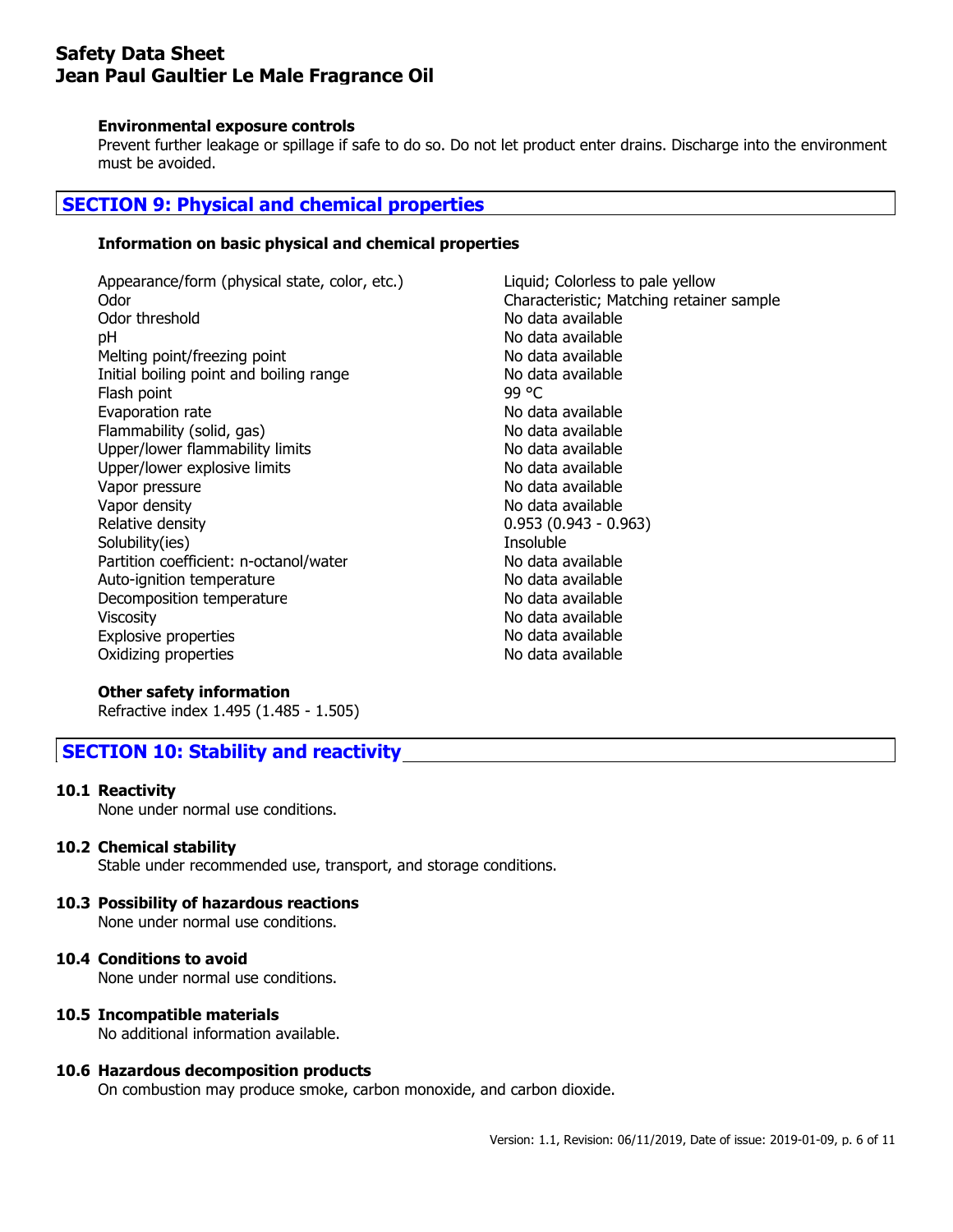# **SECTION 11: Toxicological information**

## **Information on toxicological effects**

### **Acute toxicity**

COUMARIN (91-64-5) ATE US (oral) 500 mg/kg body weight

7-acetyl-1,1,3,4,4,6-hexamethyltetralin (1506-02-1) ATE US (oral) 1000 mg/kg body weight

DIHYDROMYRCENOL (18479-58-8) ATE US (oral) 3600 mg/kg body weight

GERANYL ACETATE (105-87-3) LD50 oral 6300 mg/kg ATE US (oral) 6300 mg/kg body weight

p-t-Butyl-α-methylhydrocinnamic aldehyde (80-54-6) LD50 oral 1390 mg/kg (Equivalent or similar to OECD 401, Experimental value, Oral, 14 day(s)) LD50 dermal > 2000 mg/kg (Equivalent or similar to OECD 402, Experimental value, Dermal, 14 day(s)) LC50 inhalation (mg/l) > 0.18 mg/l (IRT (inhalation risk test), 7 h, Experimental value, Inhalation (vapours), 14 day(s)) ATE US (oral) 1390 mg/kg body weight ATE US (vapors) 0.05 mg/l/4h

LINALOOL (78-70-6) LD50 oral 2790 mg/kg LD50 dermal 5610 mg/kg LD50 dermal  $>$  5000 mg/kg ATE US (oral) 2790 mg/kg body weight ATE US (dermal) 5610 mg/kg body weight

#### **Skin corrosion/irritation**

Irritating to skin.

## **Serious eye damage/irritation**

Causes serious eye irritation.

## **Respiratory or skin sensitization**

May cause an allergic skin reaction

# **Germ cell mutagenicity**

Not classified

## **Carcinogenicity**

COUMARIN (91-64-5) IARC group 3 - Not classifiable

## **Reproductive toxicity**

Suspected of damaging fertility or the unborn child

#### **STOT-single exposure** Not classified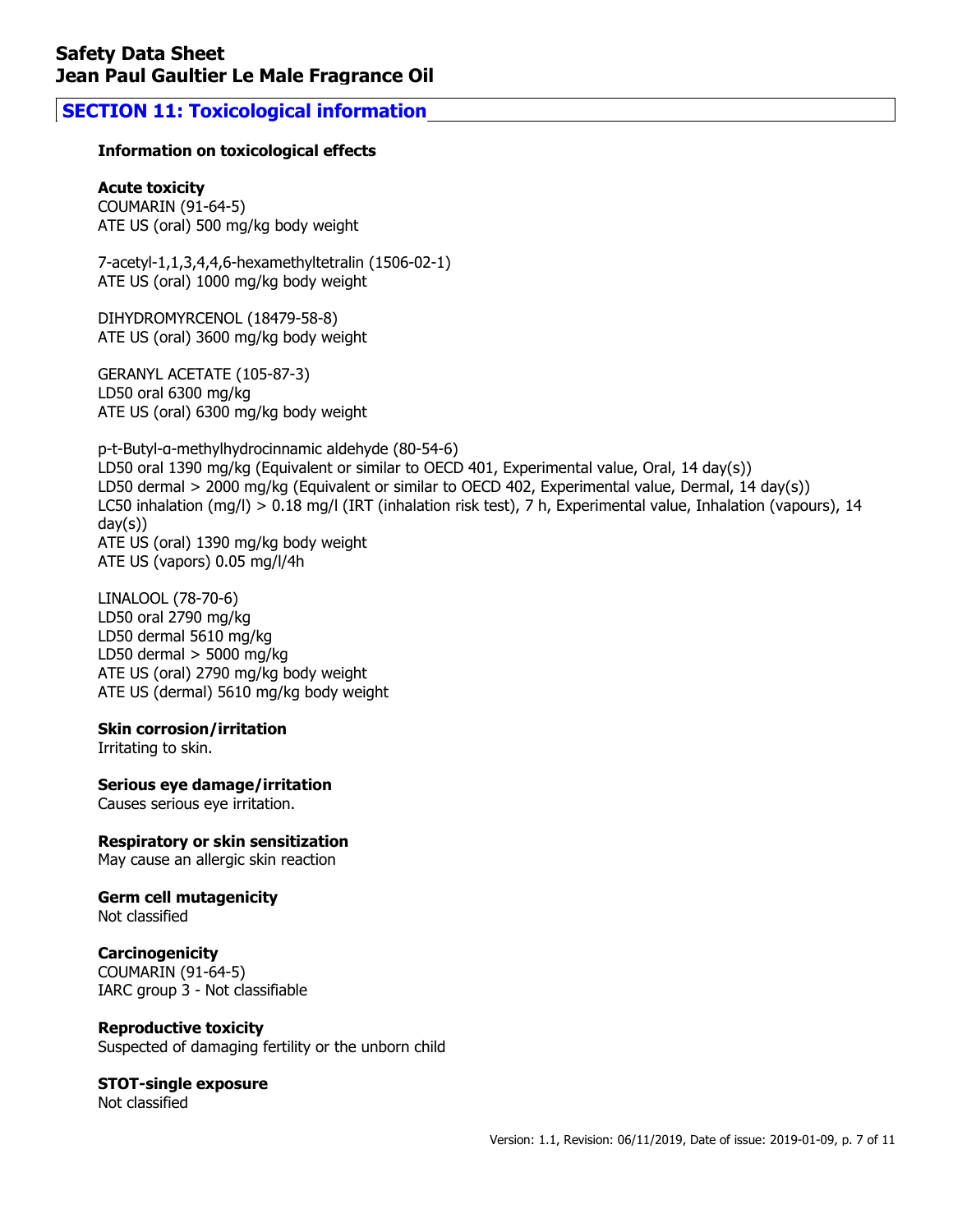#### **STOT-repeated exposure**

Not classified

### **Aspiration hazard**

May be harmful or fatal if swallowed and enters airways.

# **SECTION 12: Ecological information**

### **Toxicity**

GERANYL ACETATE (105-87-3) LC50 fish 1 68.12 mg/l (DIN 38412: German standard methods for the examination of water, waste water and sludge, 96 h, Leuciscus idus, Static system, Fresh water, Read-across) EC50 Daphnia 1 14.1 mg/l (EU Method C.2, 48 h, Daphnia magna, Static system, Fresh water, Experimental value, GLP)

p-t-Butyl-α-methylhydrocinnamic aldehyde (80-54-6) LC50 fish 1 2.04 mg/l (OECD 203: Fish, Acute Toxicity Test, 96 h, Danio rerio, Flow-through system, Fresh water, Experimental value, GLP) EC50 Daphnia 1 10.7 mg/l (Other, 48 h, Daphnia magna, Static system, Fresh water, Experimental value)

LINALOOL (78-70-6) EC50 Daphnia 1 59 mg/l (EC50; OECD 202: Daphnia sp. Acute Immobilisation Test; 48 h; Daphnia magna) EC50 other aquatic organisms  $1 \ge 100$  mg/l (3 h; Activated sludge) LC50 fish 2 27.8 mg/l (LC50; OECD 203: Fish, Acute Toxicity Test; 96 h; Salmo gairdneri) Threshold limit algae 1 88.3 mg/l (EC50; 96 h)

LINALYL ACETATE (115-95-7) LC50 fish 1 11 mg/l (OECD 203: Fish, Acute Toxicity Test, 96 h, Cyprinus carpio) EC50 Daphnia 1 15 mg/l (OECD 202: Daphnia sp. Acute Immobilisation Test, 48 h, Daphnia magna)

#### **Persistence and degradability**

DIHYDROMYRCENOL (18479-58-8) Persistence and degradability Biodegradability in water: no data available.

GERANYL ACETATE (105-87-3) Persistence and degradability Readily biodegradable in water. ThOD 2.6 g  $O<sub>2</sub>$  /g substance

p-t-Butyl-α-methylhydrocinnamic aldehyde (80-54-6) Persistence and degradability Readily biodegradable in water.

LINALOOL (78-70-6) Persistence and degradability Readily biodegradable in water. Biochemical oxygen demand (BOD) 1.531 g O<sub>2</sub> /g substance Chemical oxygen demand (COD) 2.808 g O₂ /g substance

LINALYL ACETATE (115-95-7) Persistence and degradability Readily biodegradable in water

## **Bioaccumulative potential**

DIHYDROMYRCENOL (18479-58-8) Log Pow 3.47 (Estimated value) Bioaccumulative potential Low potential for bioaccumulation (Log Kow < 4).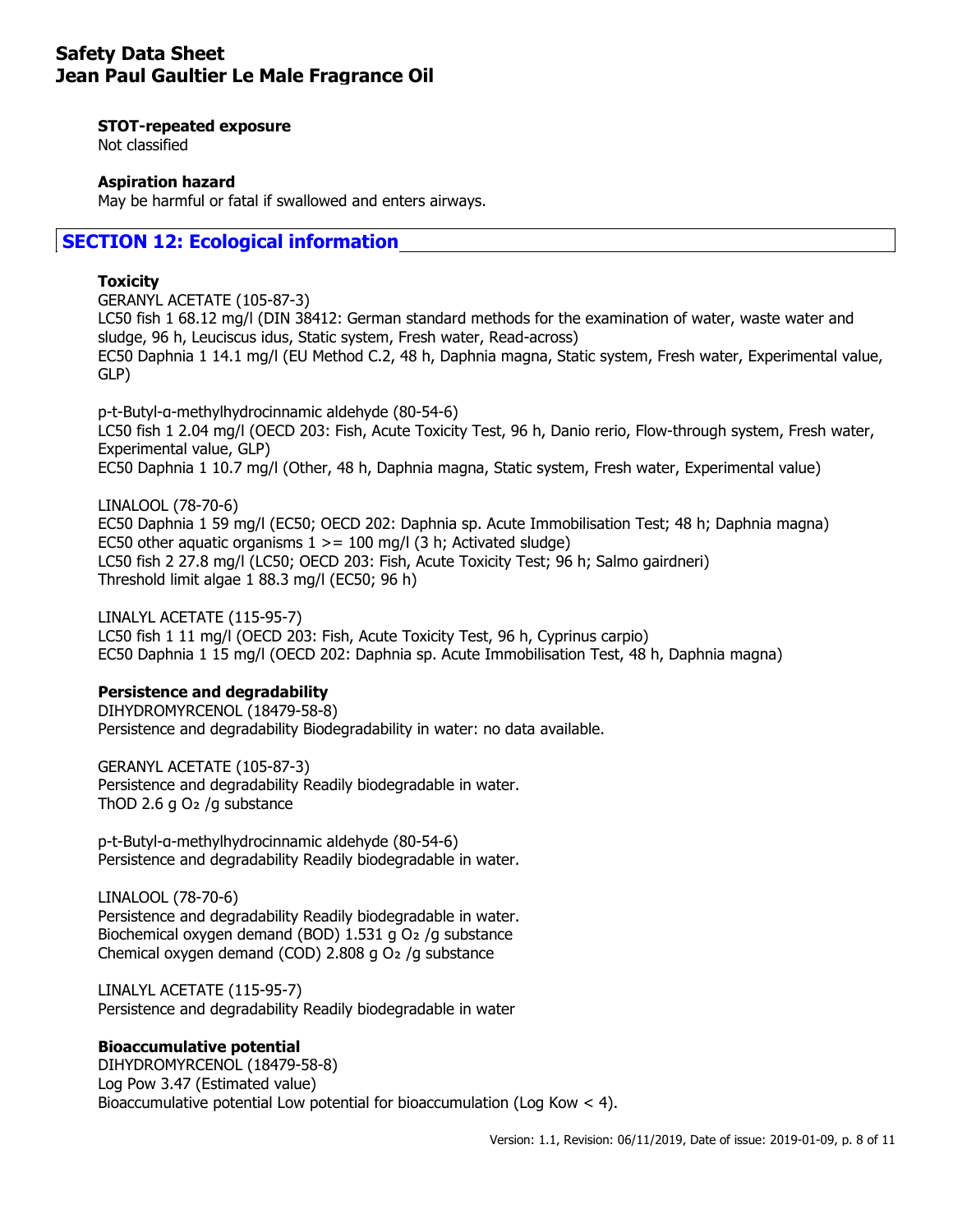GERANYL ACETATE (105-87-3) BCF other aquatic organisms 1 1500 (Estimated value) Log Pow 4.04 (Experimental value, OECD 117: Partition Coefficient (n-octanol/water), HPLC method) Bioaccumulative potential Potential for bioaccumulation (4  $\geq$  Log Kow  $\leq$  5).

p-t-Butyl-α-methylhydrocinnamic aldehyde (80-54-6) Log Pow 4.2 (Experimental value, OECD 117: Partition Coefficient (n-octanol/water), HPLC method, 24 °C) Bioaccumulative potential Potential for bioaccumulation ( $4 \geq$  Log Kow  $\leq$  5).

LINALOOL (78-70-6) Log Pow 2.84 - 3.145 Bioaccumulative potential Bioaccumable.

LINALYL ACETATE (115-95-7) Log Pow 3.93 (Experimental value) Bioaccumulative potential Low potential for bioaccumulation (Log Kow  $\lt$  4).

**Mobility in soil**

DIHYDROMYRCENOL (18479-58-8) Ecology - soil No (test)data on mobility of the substance available.

GERANYL ACETATE (105-87-3) Log Koc 3.06 (log Koc, SRC PCKOCWIN v2.0, Calculated value) Ecology - soil Low potential for mobility in soil.

p-t-Butyl-α-methylhydrocinnamic aldehyde (80-54-6) Log Koc 3.11 (log Koc, PCKOCWIN v1.66, Calculated value) Ecology - soil Low potential for mobility in soil.

LINALYL ACETATE (115-95-7) Ecology - soil Adsorbs into the soil.

**Other adverse effects**

Avoid release to the environment.

# **SECTION 13: Disposal considerations**

## **Disposal of the product**

Dispose of contents/container in accordance with licensed collector's sorting instructions as well as local, state, federal and/or international regulations.

#### **Disposal of contaminated packaging**

Dispose of as unused product, following federal, state, and local regulations.

#### **Waste treatment**

Waste packaging should be recycled or reused whenever possible. If recycling is not feasible, contaminated packaging should be disposed of in accordance with all local, state, and federal regulations. Regulations vary by region.

#### **Sewage disposal**

Avoid release into sewers or other public water ways.

# **SECTION 14: Transport information**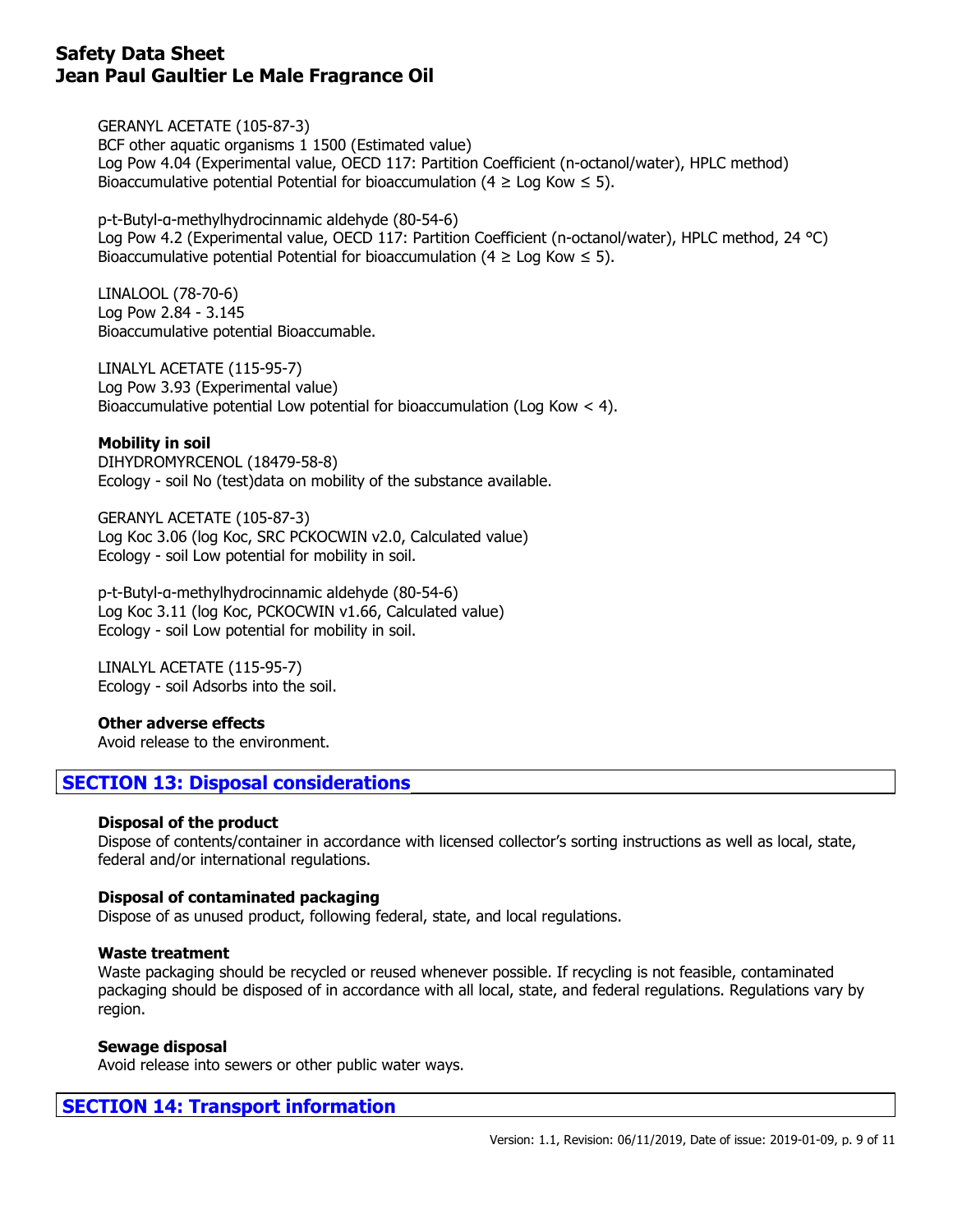## **DOT (US)**

Not applicable

# **IMDG**

Not applicable

### **IATA**

Not applicable

# **SECTION 15: Regulatory information**

## **15.1 Safety, health and environmental regulations specific for the product in question**

### **SARA 302 Components**

No chemicals in this material are subject to the reporting requirements of SARA Title III, Section 302.

## **Toxic Substances Control Act (TSCA) Inventory**

All components except BERGAMOT OIL (89957-91-5) are listed on the US Toxic Substances Control Act Inventory. (TSCA)

## **Canadian Domestic Substances List (DSL)**

All components are listed on the Canadian Domestic Substances List (DSL).

### **California Prop. 65 Components**

WARNING! This product contains d-pulegone, a chemical known to the State of California to cause cancer. For more information go to www.P65Warnings.ca.gov.

## **New Jersey Right To Know Components**

Coumarin CAS-No. 91-64-5

Linalyl acetate CAS-No. 115-95-7

Linalool CAS-No. 78-70-6

2-(4-tert-Butylbenzyl)propionaldehyde CAS-No. 80-54-6

## **Pennsylvania Right To Know Components**

Coumarin CAS-No. 91-64-5

Linalyl acetate CAS-No. 115-95-7

Linalool CAS-No. 78-70-6

2-(4-tert-Butylbenzyl)propionaldehyde